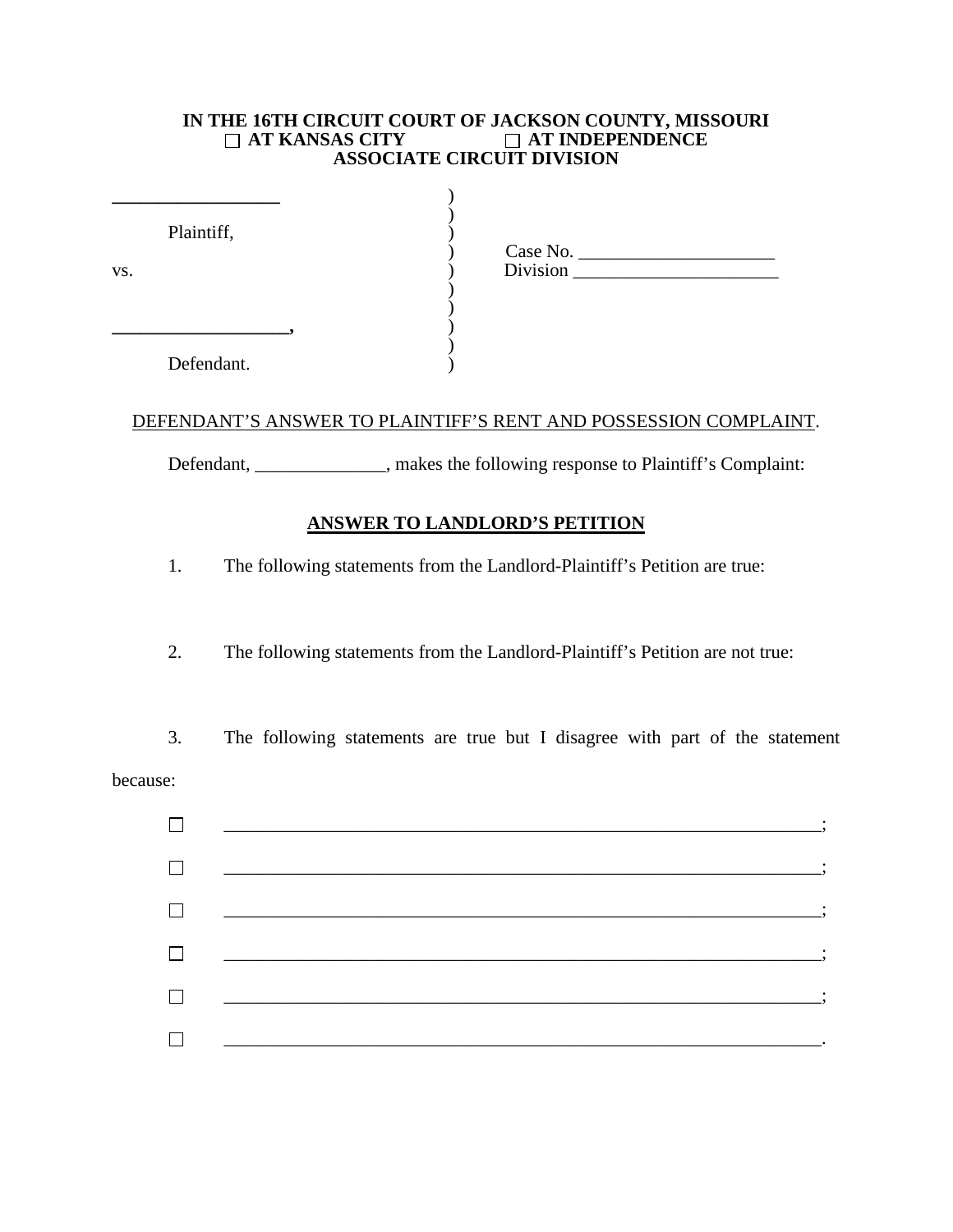4. Defendant does not know the answer, or does not have enough information to answer, the following statements from the Landlord-Plaintiff's Complaint:



may also exist.